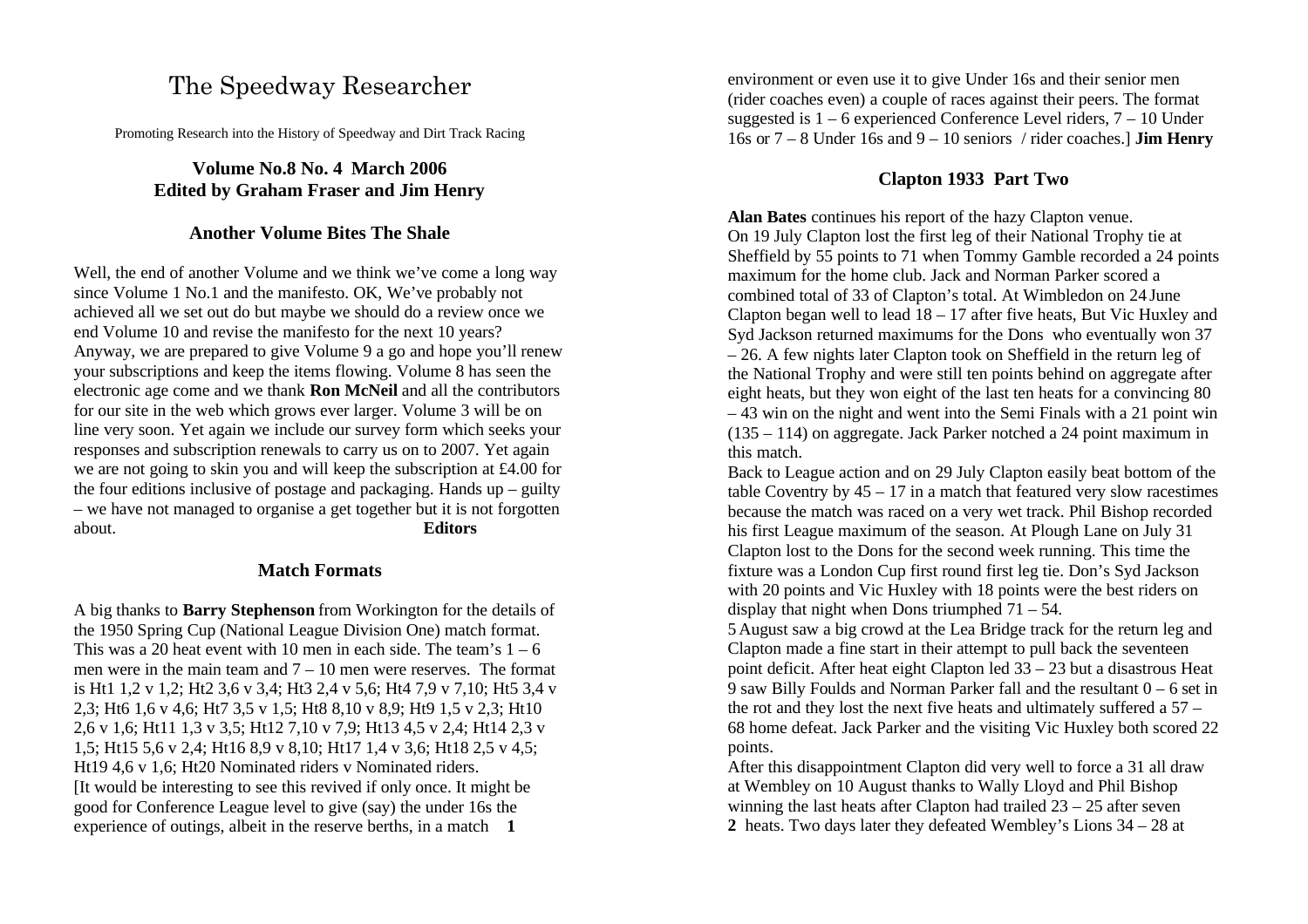home in front of a 12,000 crowd despite losing Norman Parker after a crash in heat 2. Norman's brother Jack turned in another maximum winning performance.

After these good performances Clapton were rather surprisingly hammered  $22 - 41$  by lowly Nottingham on 17 August when the home side recorded four 6 -1s (win 4, second 2, third 1) and only Jack Parker managed to win a heat for the visitors.

Jack recorded his  $10<sup>th</sup>$  League maximum of the season two days later when Clapton just pipped Wimbledon  $32 - 30$ , but the Dons were unlucky as top man Vic Huxley had a fall and an engine failure. Away to Coventry on the Thursday Clapton recorded their third draw of the season when a win by Phil Bishop enabled them to level at 31.5 – 31.5. Dicky Case broke the track record in Heat 1 on his way to a maximum. Another two days later there was a big crowd at the Clapton v West Ham match when the visitors came from behind to bag four  $6 - 1s$  and to run out winners by  $41 - 22$ . The Hammers' Danish star Morian Hansen scored a maximum.

Next up was the first leg of the National Trophy semi-final at home to Belle Vue on August 30. Clapton had the worst possible start on a rough track when Jack Parker fell and broke a bone in his leg which put him out of action for the rest of the season. The Aces then romped away with seven wins in the first eight heats and in all won twelve of the eighteen. Norman Parker was Clapton's top scorer in the match with eighteen as Clapton went down 54 – 70. For the return at Belle Vue on Saturday September 2 the Daily Mail sponsored a train for Clapton supporters at a return fare of 12/6 (62.5p) which included a reserved seat, admission to Belle Vue Zoo, a free ride on the giant racer and a fireworks display. The Clapton fans probably wished that they had not gone to the speedway as a Belle Vue gained a massive  $98 - 28$ win. Belle Vue won every heat bar one, when Phil Bishop came home first in Heat 5. Belle Vue chalked up twelve  $6 - 1$ s.

The next match was also away to Belle Vue, but this time the Clapton riders put up an excellent show and led 26 – 23 with two heats left before losing this League encounter by 30 – 33.

Billy Lamont (the Cyclone himself) made his debut on September 9 when Clapton were surprisingly beaten a home by lowly Nottingham when the visitors won the last heat  $5 - 2$  to take home the League points by 32 – 31. Clapton won six of the nine heats. **3**

At home to bottom of the League side Coventry on September 16 Clapton ended a run of five successive defeats with a  $39 - 24$  win as Norman Parker returned a maximum. Clapton followed this up with a  $33 - 30$  victory at Sheffield thanks to a last heat  $6 - 1$  by Phil Bishop and Wally Lloyd.

Home and away fixtures with Crystal Palace on September 23 were both rained off. On September 27 Clapton made it three League wins in a row with a home 35 – 27 win over Belle Vue. This ended the Aces run of 20 consecutive wins. In this fixture Norman Parker notched another maximum.

Next followed home and away Essex County Challenge Shield matches with West Ham. In their home leg on September 30, Clapton went behind after the first heat and after that it was all West Ham as they gained as easy win by 74 – 49 with Bluey Wilkinson scoring 22 and Tiger Stevenson who scored 20 as their top scorers. On the following Tuesday at Custom House Stadium the margin in favour of the Hammers was even greater as they won 84 – 40. Bluey Wilkinson again scored 22 and this time Tiger Stevenson notched 21 points. On Thursday October 5 Clapton gave another poor performance in being thrashed at Nottingham by 18 – 40. This match featured only one heat when all four riders finished the race. Clapton riders suffered seven falls and one race saw a Clapton man suffer engine troubles. The last two fixtures were the re-arranged matches with Crystal Palace, with Clapton taking the points at Lea Bridge after a  $33 - 30$  win while Crystal Palace won the return on their Sydenham circuit 32 – 29. Glaziers' Tommy Farndon scored a maximum at Clapton but only managed to score four points on his own circuit. In the second match Ron Johnson had a fall and collided with a track official who sustained a broken ankle.

Clapton finished the 1933 League season fifth out of ten with a 31 Leaue point total. Belle Vue were champions with 62. Jack Parker was top League points scorer with 250.5 despite having missed ten matches and his brother Norman was next on 232 which was gathered over six more matches. Billy Dallison also topped the 200 mark, collecting 210 form a season where he missed only one League match. Clapton used sixteen riders in their League matches and had twenty maximums – Jack Parker 10; Norman Parker 6; Wally Lloyd, with **4** Billy Dallison and Phil Bishop scoring one apiece.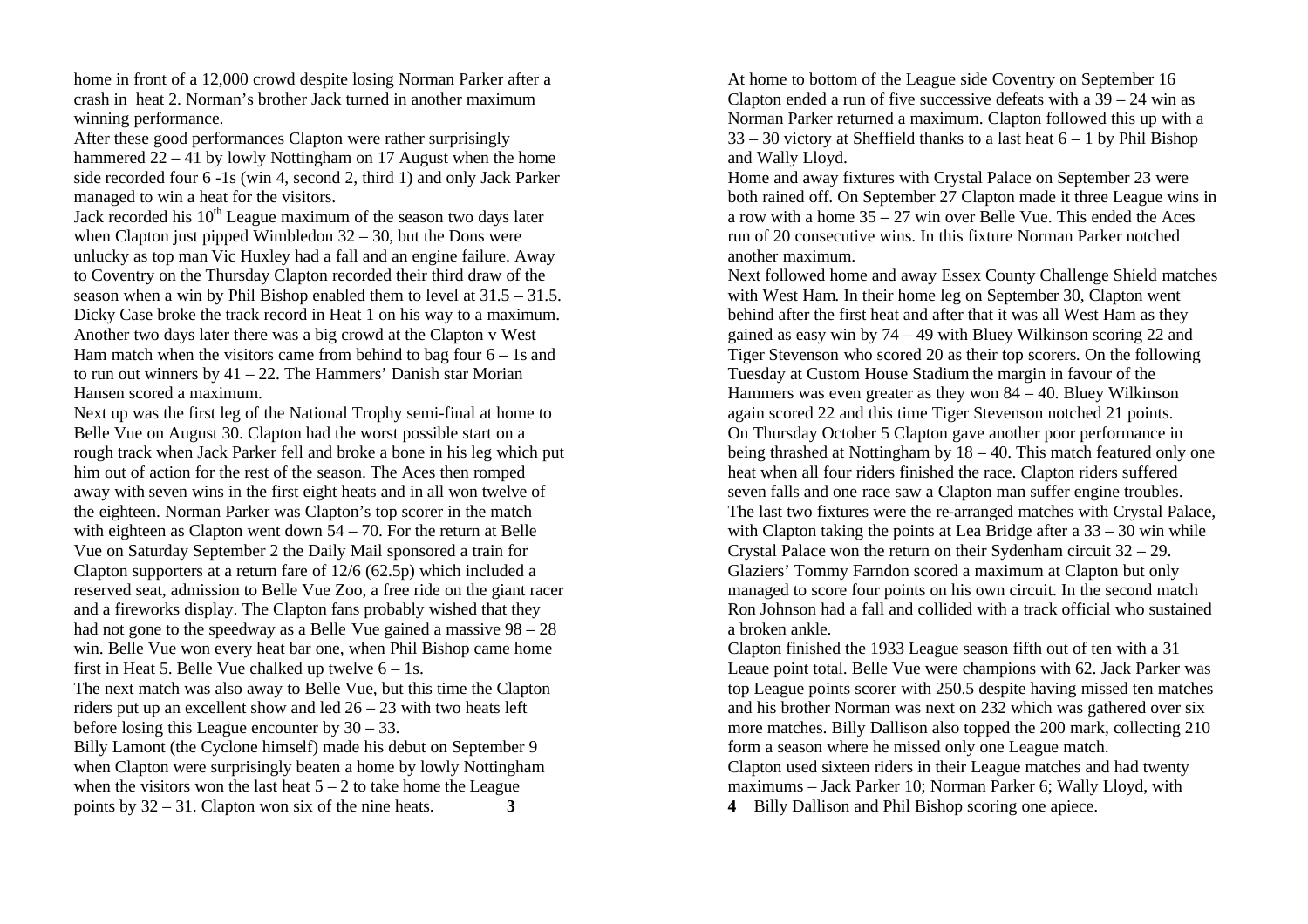[Thanks to **Alan**. Hopefully full details of this season will appear on the web in due course.]

# **Was John Lennon a Fleetwood Fan?**

On 8th December BBC Radio Scotland carried an interview with John Lennon's cousin who now lives in Largs on the west coast of Scotland. He recalled how he and John had been close as youngsters and how John had visited his family in Fleetwood for his summer holidays. As the interview closed John's cousin recalled happy days in Fleetwood "including chasing speedway riders from up and down the country around."

It also begs the question – did John Lennon ever go to see the Chads in his native Liverpool? **Jim Henry** 

# **Can You Help?**

**Jim Henry** (Joint Editor) is seeking heat details for Holbeach, Bell End v Wigan meetings 10.8. and 5.10. both 1947. Also seeking full meeting details for Bradford v Newcastle and Middlesbrough 4.5.1946. (Jim refers you all to the Work In Progress section of the web where a record of information required on a track by track basis is being compiled. Any information to fill any gaps most welcome.) **Ken Burnett**, T2TV, 23 Eastbourne Road, Westham, Pevensey, East Sussex, NN24 5NE Tel: 01323 469105 or 07751978331 is seeking details of the 1938 Sunday Dirt Track League which featured teams from Eastbourne, Newmarket, Romford, Dagenham, Smallford, Cambridge and possibly Rye House.

**Nigel Bird**, 38 Blakemore Drive, Sutton Coldfield, West Midlands, B75 7RN 0121 329 3942 is seeking copies of details from programmes from Birmingham Perry Barr 1928 SUNBAC and dog track 1929/30 or other sources of information about these venues.

**Kerry Pomroy**, kerryp@pomroyinc.biz is seeking details of one of the pioneers William James Pomroy. Kerry wants to know if anyone has any records of Jimmy or Bill Pomroy in the very pioneer days. According to Kerry, William James Pomroy was born in Australai and during WW1 was a dispatch rider. He later joined the RFC and flew with them. 5

Kerry knows William trained as a mechanic. He lived near Olympic Park Speedway in Sydney which opened in Maroubra in 1926 and Kerry notes William raced there winning the Maroubra Silver Cup in the very last meeting. Can anybody shed any light on what William Pomroy did in the UK as he is recorded as having come to the UK with the pioneers in 1928. [From Jim Shepherd's book History of Australian Speedway it looks like Maroubra was a concrete "bowl" speedway rather than a dirt track as we might think of it now.]

# **The Birmingham Motor-Drome (Greet)**

**Nigel Bird** assisted by **Roger Beaman** sets out a bit of history about a real obscure venue.

As the dirt track swept across the country, the Birmingham Motor Cycle Club (BMCC), the second largest in the country with 360 members, were quick to jump on the bandwagon and organise the first event in the Midlands at Wolverhampton (May 1928). Not content with this, the club wished to be the first with their own track but were beaten to it by SUNBAC Club with its Perry Barr circuit. The members list of this club (BMCC) reads like a Who's Who of all the motorcycling disciplines. Members included Jack and Norman Parker, the Dallisons, The Tafts, Bert Perrigo and others who were later to make their names in the sport.

Jack Parker may well have been a motivating force behind the club's interest in Dirt Track racing. A plot of waste land next to the BSA (motorcycles company) factory in Colebrook Road, Greet, in the heart of Birmingham was apparently given to the club by a former President of the club. The cost of the 350 yards circuit, for that's all it was, no terracing, no floodlights, no stadium, was £1,000 which seemed cheap even for those times. Prior to the first meeting many of the club members practised, Billy Dallison and others taking their first steps at learning the art of broadsiding.

The first meeting, a motorcycle gymkhana (motorcycle football etc) with the addition of Dirt Track races, took place on Bank Holiday Monday 6<sup>th</sup> August 1928). Birmingham's Jack Hood, British and European welter-weight boxing champion performed the opening ceremony and blew a whistle to start the first event – Sidecar Polo! **6** They eventually got round to the Dirt Track races.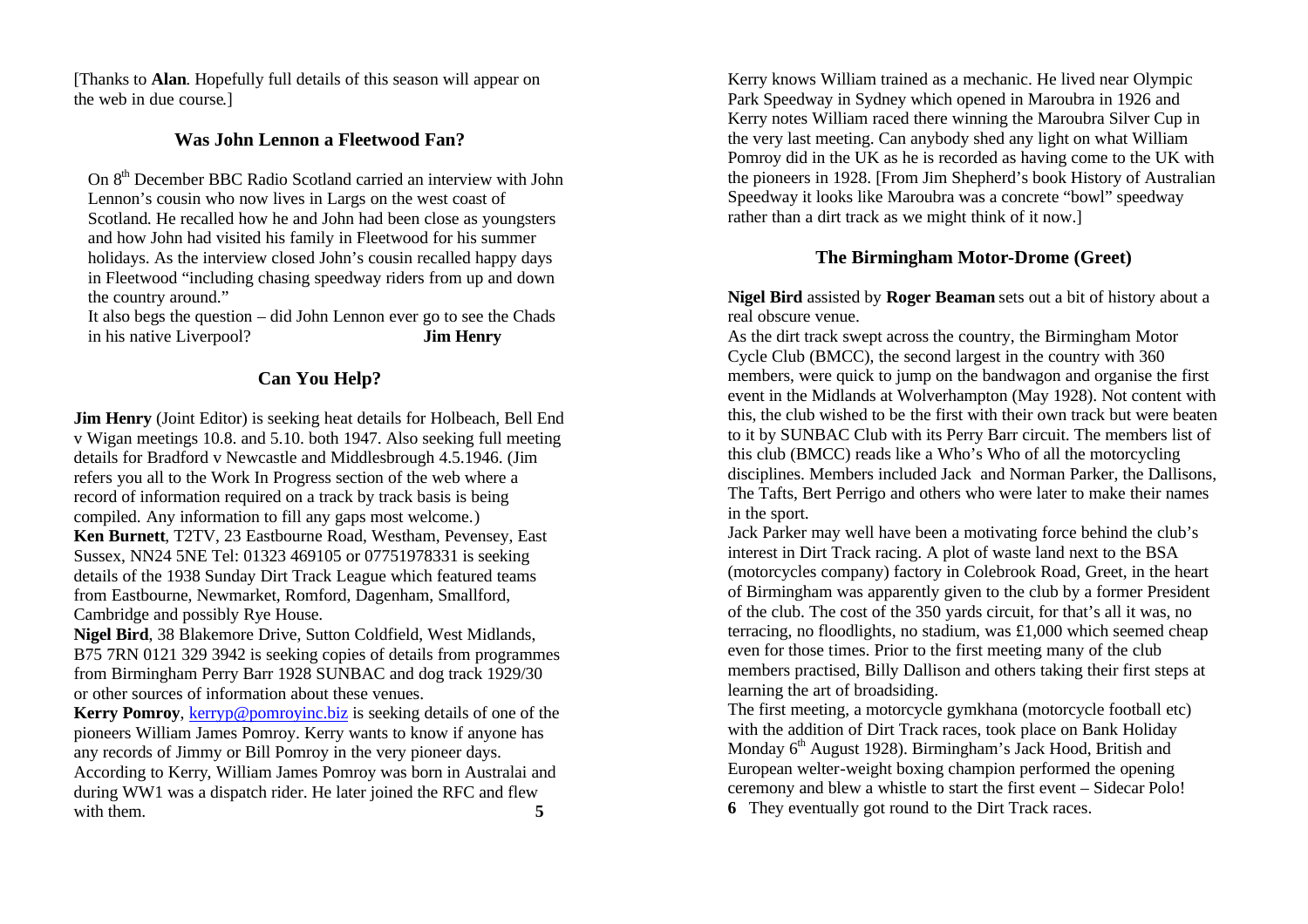The results of these races have yet to be found but John (Jack) P Lloyd, a medical student, set the first track record. {A couple of years later Dr John P Lloyd, on the occasion of his marriage, flew his bride to a Paris honeymoon in his own bi-plane.}

The second meeting took place on Wednesday afternoon  $8<sup>th</sup>$  August 1928. A clash with the SUNBAC club's event at Perry Barr may be blamed for the meagre 2,000 people that turned up to watch a match race between Sprouts Elder and Ivor Creek., Elder winning. Prior to the match race Ivor Creek broke the previous track record set up on the Monday by J P Lloyd. Billy Dallison also made an attempt on the track record but failed. The Dirt Track finals were, 350cc and 500cc, were both won by Bert Perrigo.

No other meetings appear to have been staged until Sunday  $12<sup>th</sup>$  May 1929 when the Birmingham MCC organised its  $10<sup>th</sup>$  annual charity gymkhana and Dirt Track races with some trick riding by Frank Newman of Crystal Palace thrown in. The Greet Handicap was won by J P Lloyd from Arthur Johnson and Bunny Wilcox. The next event was the surf riding; the mind boggles at what this involves [no need Nigel – contemporary photos of this kind of event show a solo motorcycle pulling a board with a person sitting on the board and hanging on with all their might - see Motorcycling and Motorcycle magazines.JH]. The scratch race final for the golden-winged helmet was won by Jack Parker from Tim Read and Joe Hassell. It is sad to relate that the newspapers reports give full details of the side-car polo match but little mention of the Dirt Track racing. I have not so far found any other recorded meetings at the Motor-Drome but practising still took place there and Jack Parker made full use of this facility.

By 1930 the circuit had now become known as the 'works track'. A young BSA employee, Pat Biddle, learned to ride Dirt Track here prior to his debut at Perry Barr in June 1930. He apparently holds the unofficial Greet track record amongst his work mates. In 1932 Pat turns up at the Tamworth pirate track billed as a 22 year old American star. Yes, I can hear the groans, a Yank with a Brummie accent, very convincing! {Ever listened to Peter Karlsson on SKY? He has a magic Brummie accent for a Swede. JH.}

There is now a twist in the story of the track. In a Birmingham newspaper article written in 1931, W.J. Cearns (Hall Green promoter) in a bitter attack on the Birmingham public's perceived indifference to speedway, in particular Greet, claims that the track was built jointly **7** by himself and BSA as an experiment. In yet another twist to the story it is claimed that BSA, at a cost of £2,000, built the track for Jack Parker's exclusive use to individually test every BSA Dirt Track bike. What is certain the track at some stage became the property of BSA. The Birmingham MCC is now sadly small organisation and all its records have long since gone. However, this is not the end of the story.

### **Feedback**

**Nigel Bird** advises that Jack Parker was excluded for looking back at Wolverhampton in 1928. He adds: a) that Colin Ford (Stamford Bridge) was born an brought up in China where his father worked as a missionary and became a missionary himself when he retired from the dirt tracks; b) the aforementioned Clapton team had seven men from Birmingham on their books: Jack and Norman Parker; Wally Lloyd, Billy Dallison, Harry and Cyril Taft and John Deeley; c) two nearly tracks in 1928 were located at the Rover Cars sports ground and Butts Stadium, Coventry. (Must be an article on the never made stadiums its somewhere?); d) the English Amateur Athletics Association decreed that any athlete competing in dirt track racing for prizes or money would lose their amateur status.

**Nigel** mentions Don Smith who was a convert from Trials before and after a spell on the speedways. Don was a works Greeves rider and helped turn out a two-stoke powered speedway machine. For the mechanical amongst you a two stroke is not burdened by valves and fires every up and down movement of the piston unlike the conventional four stroke which fires every second up and down movement. Nigel is of the opinion that the two stroke delivered too much wheel spin compared with the grip derived from a four stroke. [Again for the mechanics amongst you – Did the Douglas twins fire at the same time delivering four stroke power or was there a power stroke from alternative cylinders delivering power like a two stroke? ] **Ray Bysouth**, bysouthmax@ntlworld who runs the West Ham web site \*\* mentioned above was seeking information about one Sawdust Sawdy of 1936. We were able to put him in contact with Don Gray who immediately remembered Alfred "Sawdust" Sawdy as a West Ham second half man and should be able to fill Ray in on the man **8** nicknamed by J.S.H.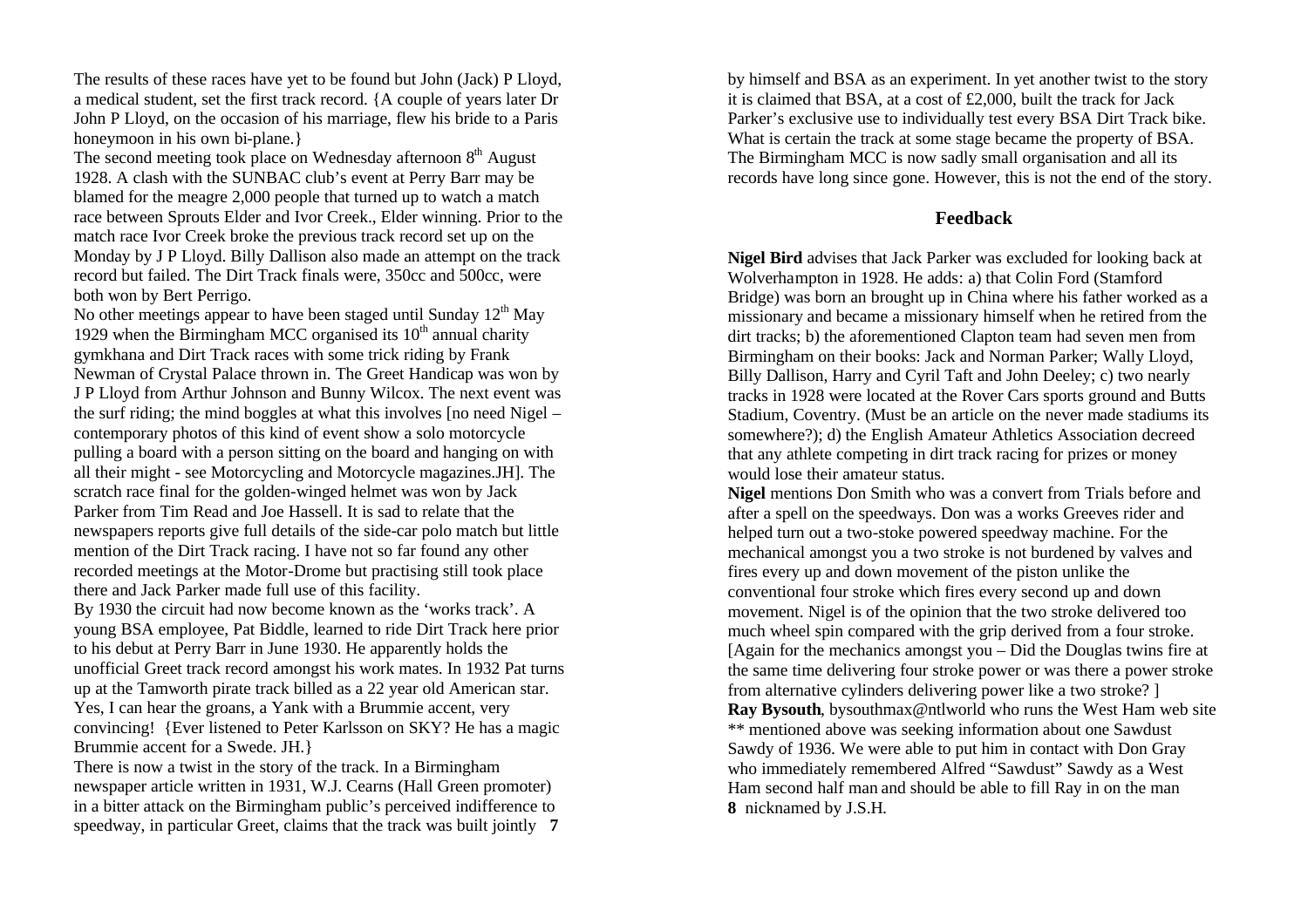**The Editors** noticed an item in The Broadsider magazine of 3.6.1948 which recorded Eric Chitty of West Ham being fined £2 for looking back during a race and Ron Johnson being excluded for a similar offence. Quote "Action was taken against Johnson and Chitty because they failed to heed a previous warning about looking round. It is felt that continually glancing round can cause (i) accidents; (ii) obstruction to opposing riders, (iii) and in some cases provides a display of showmanship."

**Vic Vanni** from Glasgow advises that Graham failed to mention that Chris Morton rode for Sheffield in 1993 in his write up on Chris' book. Not to be out done Jim has been taken to task by **Adrian Pavey** who asks has Jim forgotten about his book Speedway in the North-West covering many of the Lancashire track Jim mentioned in his item about the lack of overall coverage of Britain by the Tempus "Speedway In" series. Jim apologises to Adrian on this one and Jim is pleased to note that Adrian is intending to produce a second volume covering tracks such as Liverpool, Rochdale, Bolton, Wigan, Warrington and possibly Newton Heath and Ellesmere Port. (That still leaves a pile to do and I can but urge you to give it a go. JH

**Adrian** also advises that there was a rider called Percy Day who rode at Fleetwood. Day was an Australian who initially spannered for Jeff Crawford and Harold Bottoms and others at Highbury Avenue Sports Stadium. Page 115 of Adrian's book shows Percy on his bike after he had taken to the shale himself following some good second half showings.

**Bryan Tungate** has come back about the handicap system with the following:

There is no definitive list of who had the "front" starting positions for the 1963 season. The system was as follows:--

Only Reserve (No.7) riders were allowed the front gates.

The rule was that the lowest scorer over the last 6 matches was to be the No.7. If the teams were riding at home the last six matches were to be considered and if the No.7 had an average of less than one point per ride (CMA 4.00) he was allowed a front gate.

If the team was riding away then the last 6 matches were used to calculate the No.7 position.

Again if the rider concerned was averaging less than a point per ride he was allowed to use the front gate (of 3). The system meant that the visiting No.7 was mostly the only one riding off the front gate. **9**

One night at the Firs (Norwich) Swindon Had Teo Teodorowicz in the position of No.7 with a low average getting the front gate. He took five rides that night and got two wins, the other three times Ove, "Maximum" Fundin took wins.

In one of the other seasons handicap racing was used some riders like Ron How, Peter Moore and Ken McKinlay were handicapped for HOME matches but not away ones.

### **Who was Who ?**

Sammy Samuel's Speedway Guide of 1931 has a section entitled Who's Who – And Why with the sub heading Personalities on the organisation side. In essence this provides an insight into the men who were involved in running the sport and it may help shed a little light on names in old programmes or article from early magazines. We reproduce it verbatim:

Mr E.J.Bass is the secretary of the National Speedway Association (Southern) Ltd., a body which is representative of all tracks in the South. Mr Bass is also interested in the Lea Bridge track, which was specially constructed for speedway racing in 1928.

Col. W.C. Bersey is a director of International Speedways Ltd. (Stamford Bridge, Wimbledon and Harringay tracks). He is generally regarded as the "strong man" of Southern speedway circles, and his guidance has proved of immense value in stabilising the sport. Mr George Baxter – popularly known as "Jimmy" Baxter – is the presiding genius at Southampton, where he has made Bannister Court one of the most attractive tracks in the country. During 1928, 1929 and 1930 he managed West Ham which has now, however, come under the control of Wembley Stadium, Ltd.

Mr W.J. Cearns has many speedway interests. In addition to being a director of International Speedways Ltd., he is responsible for the High Beech and Hall Green (Birmingham) organisations. Several of the speedways in the country were originally constructed by Mr.Cearns. Mr Norman Coates is the guiding star of the Leicester Stadium, where, despite keen competition (for Leicester boasts a competitive track) he has built up a strong following. The Leicester team is one of the best in **10** the provinces, and is particularly hard to beat at home.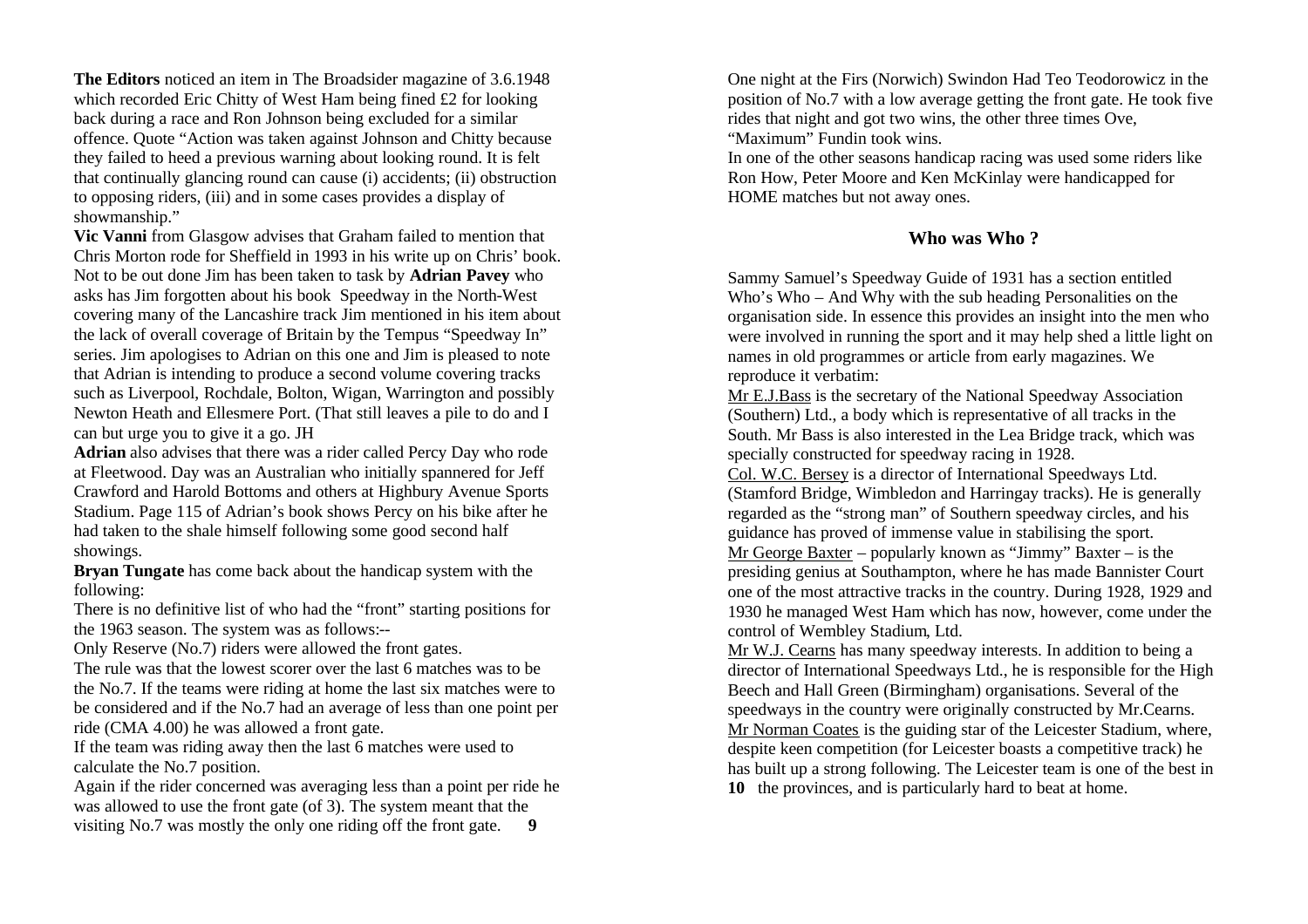Mr A.J.Elvin is the managing director of Wembley Stadium, Ltd., which shares with Belle Vue, Manchester, the reputation of being the most consistently successful speedways in the country.

Mr W.M.Haslam is the general manager of the Olympic Speedway, Nottingham – a track which deserves a far greater measure of success than has fallen to its lot. Mr Haslam takes a great personal interest in his riders, and if his scheme for installing private workshops materialise the Nottingham track will develop into one of the best equipped in the country.

Mr J.S.Hoskins – "Johnny" to every speedway enthusiast in the South – is the live wire of Wembley and West Ham. Australian by birth, he was one of the very first to be interested in the sport, and has been responsible for introducing some of the best Australian talent into this country. He is an immensely popular figure at all tracks.

Mr J. Hill-Bailey is responsible for High Beech, which, as explained earlier in this book, was the first speedway to operate in Great Britain. Despite its isolated position in the centre of Epping Forest, High Beech consistently attracts large crowds – a striking testimonial to Mr. Hill-Bailey's organisation.

Mr.A.J.Hunting, together with his brother, Frank, are Australians who were originally responsible for the opening of many tracks that are now famous, including Wimbledon, Harringay and Hall Green

(Birmingham). During the last two years the brothers Hunting have established the sport in South America, where they are responsible for meetings held in Buenos Aires.

Mr.A.T. Izzard is the secretary of the British Dirt Track Riders' Association, an active body which exists to safeguard the interests of those who earn their living on the speedway.

Mr T.W.Loughborough is the secretary of the Auto-Cycle Union, which, as explained at length in an earlier section, is the governing body of the sport.

Mr R.S.Maybrook is the general manager of International Speedways, Ltd., and Clerk of the Course at Harringay, Stamford Bridge and Wimbledon. He has a particularly well-developed sense of showmanship, and the manner in which the famous Test Match at Stamford Bridge was staged last season still lives in the memory of

those who were fortunate enough to be present.

Mr Fred Mockford is a director of London Motor Sports, Ltd., the body which controls speedway racing at the Crystal Palace. Mr Mockford **11** is an old rider himself, and before he introduced speedway racing to the Palace he staged very many spectacles of a motor-cycling nature in which he used to participate.

Mr A.G.Pickering is prominent amongst the stewards appointed by the Auto-Cycle Union to supervise speedway meetings in the South. His intimate knowledge of racing details causes him to be in popular demand for the major events.

Mr Norman Pritchard is the Editor of "Speedway News." He is an Australian and was originally brought over to this country by Mr A.J.Hunting at the very inception of the sport.

Colonel The Master of Sempill, whose activities in other sporting directions are so well known, is a director of International Speedways, Ltd. In addition to the managerial side he takes great personal interest in the riders, and is altogether a most popular figure.

Mr C.L.Smith is interested jointly with Mr Fred Mockford in the running of the Crystal Palace track. He is also a member of the Track Committee of the A.C.U. To the frequenters of the Palace he is known as the "man with the golden voice" as he is responsible for the announcing to this ground.

Mr E.O. Spence is the manager of Belle Vue (Manchester) Speedway, and an immense power in both Northern and Southern League circles. His organisation at Belle Vue set a standard for all tracks.

Mr E.B.Ware is a prominent Auto-Cycle Union steward. Old time motorists will remember him as a successful competitor at Brooklands over a period of years. Mr Ware's activities in the speedway world are, to a great extent, limited to the North.

### **New Magazines**

**Howard Jones**, Speed-Away Promotions Ltd, 19, Arundel Road, Lytham St.Annes, Lancashire, FY8 1AF has produced a couple of new magazines.

The first, Speedway Team Pix Monthly is a 20 page magazine packed, as the title suggests, with team pictures. Whilst the older ones are in black and white many of them are in glowing colour giving details of club colours and, for bike buffs, the contemporary machinery. There is a brief commentary on most of the teams and most line ups are correctly named. Printed on good quality paper it is priced at £3.00 a **14** copy or subscription of £36.00 per year for12 editions post free.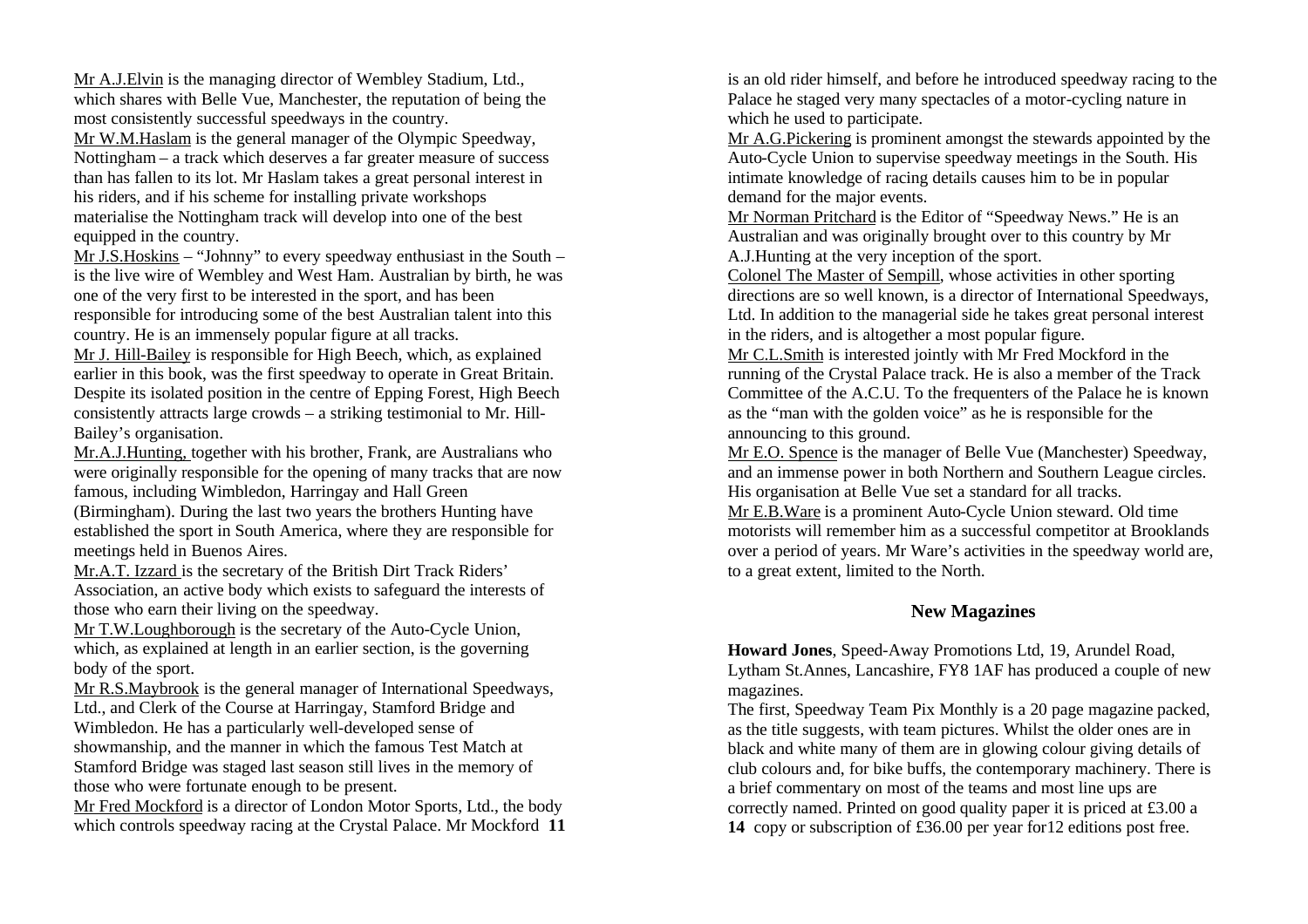The second is entitled The Speedway History Magazine and is produced in a similar format and is priced the same as its new stablemate. The magazine which can be viewed as contributing to our knowledge of the past covers a range of topics and eras. The copy for review reports on the sad demise of Odsal Stadium as a speedway venue. It also shows the new hospitality suite which, strangely, seems to follow the sweep of the outer edge of the old speedway fence – now that place would offer some spectacular views of action on the bends but on wet night the window cleaners would be working overtime – dirt deflectors or no dirt deflectors.

Both magazines add to the history of the sport and we won't complain about that. **Editors**

### **The Grading System 1946**

We have asked a few times about the grading system which operated in 1946 and it seems that the answer was under our noses all along. Good old Jim Stenner covered the issue in his 1947 Annual. No mention of the start of the system but a couple items on the review of the season explains all. It seems the pay issue was the nub of the problem. On May 10 the entry reads: Riders' Association refusing to sign 1946 contract, send deputation to Control Board with new contract containing amended conditions and demand that agreement be reached by 5.00pm May 13. Four instead of five payment grades wanted. Grade 1 £1.50 a start £1.75 a point; Grade 2 £1.25 a start £1.50 a point; Grade 3 £1.00 a start, £1.25 a point; Grade 4 £0.75 a start, £1.00 a point. Association also want riders' promotion – relegations system based on monthly performances abolished in favour of clubs up and down grading own men with appeal committee for disputes.

On May 12 Riders' Association extend ultimatum from 5.00pm on May 13 to midnight on May 16.

On May 14 it is reported that Settlement reached between Riders' Association and Control Board effective from May 20. The agreed rates were as proposed for Grades  $1 - 3$  above with Grade 4 £0.80 a start, £1.00 a point; Grade 5 £0.70 a start and £1.00 a point. Promotion and relegation system between the grades to stay until position is reviewed at end of June period.

May 19 results of first period of promotion – relegation between riding grades show Statham, Bradford captain relegated from Grade 1 to 2; **15** Craven (West Ham), Goffe (Wimbledon), Pitcher (Belle Vue), Lloyd (Belle Vue) from 2 to 3. Wotton (New Cross), Clarke (Bradford), T.Price (Wembley) promoted to Grade 1.

May 20 Riders protest against gradings. Riders' Association call extraordinary general meeting for May 26.

May 26 Riders' Association at extraordinary general meeting, decide to present clubs with ultimatum expiring noon May 29, that unless the grading system is abolished and riders are paid a flat rate of £2.00 a start, £2.00 a point in National League and £1.00 a start, £1.00 a point in Northern League – "further action will be taken."

May 27 Clubs after six hour meeting, call on Riders' Association to withdraw ultimatum before discussing revision of payments. Association refuse.

May 28 Compromise effected in pay dispute. Riders' Association withdraw ultimatum. Clubs agree to abolish grading and pay £1.75 a point, £1.75 a start in National league and £1.00 a start, £1.00 a point in Northern League pending round table conference with Control Board on June 6.

June 7 (Announced that) As a result of round table conference between Control Board, clubs and riders it was agreed to pay National League riders £1.75 a start, £2.00 a point; Northern League riders £1.00 a start and £1.00 a point for crowds up to 12,000. £1.25 a start and £1.25 a point for crowds between 12,001 and 15,000 and £1.50 a start and £1.50 a point for crowds between 15,001 and 20,000. It must be concluded that the grading system ended as part of this exercise. **Editors**

# **The Day That The Rains Came**

**Barry Stephenson**, from Workington sent in the following details complied over the period 1946 to 2004 which gives an indication of how many meetings have fallen victim of the weather. The information is given in the following format Year – Meetings – Rained off\*– Percentage.

 $1946 - 400 - 3 - 0.8$ ;  $1947 - 700 - 5 - 0.7$ ;  $1948 - 950 - 18 - 1.9$ ;  $1949 - 1150 - 9 - 0.8$ ;  $1950 - 1250 - 31 - 2.5$ ;  $1951 - 1250 - 24 - 1.9$ ;  $1952 - 1050 - 28 - 2.7$ ;  $1953 - 900 - 38 - 4.2$ ;  $1954 650 - 31 - 4.8$ ;  $1955 - 500 - 14 - 2.8$ ;  $1956 - 400 - 23 - 5.8$ ;  $1957 - 370 - 14 - 3.8$ ;  $1958 - 300 - 21 - 7.0$ ;  $1959 - 350 - 9 - 2.6$ ;  $1960 - 525 - 30 - 5.7$ ;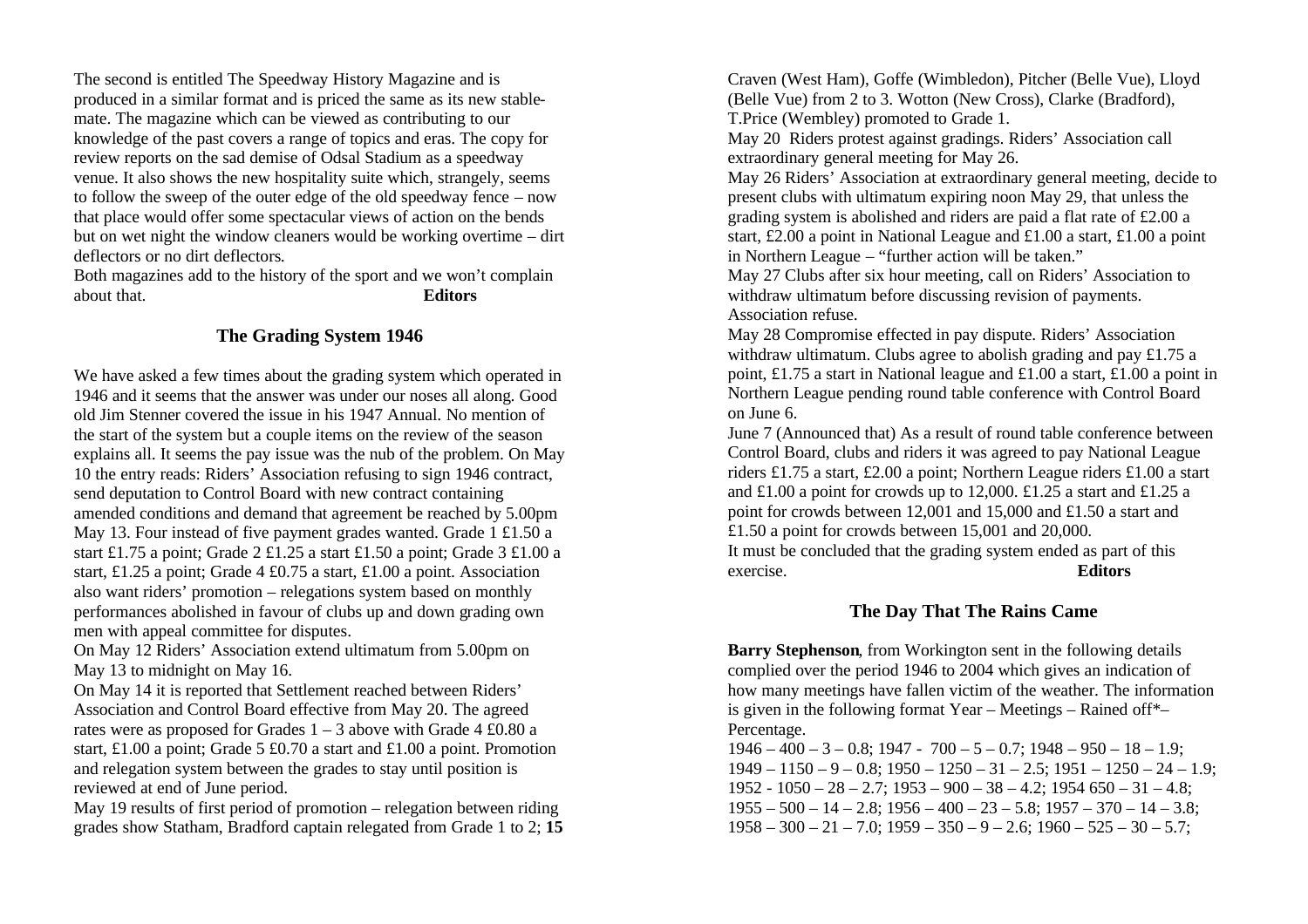$1961 - 600 - 17 - 2.8$ ;  $1962 - 575 - 28 - 4.9$ ;  $1963 - 580 - 33 - 5.7$ ;  $1964 - 580 - 24 - 4.1$ ;  $1965 - 550 - 26 - 4.7$ ;  $1966 - 590 - 40 - 6.8$ ;  $1967 - 585 - 31 - 5.3$ ;  $1968 - 700 - 40 - 5.7$ ;  $1969 - 925 - 30 - 3.2$ ;  $1970 - 1075 - 35 - 3.3$ ;  $1971 - 1100 - 40 - 3.6$ ;  $1972 - 1100 - 48 44: 1973 - 1200 - 84 - 7.0$ ;  $1974 - 1150 - 82 - 7.1$ ;  $1975 - 1250 - 55$  $-4.4$ ; 1976 1250 – 71 – 5.7; 1977 – 1250 – 65 – 5.2; 1978 – 1300 – 88 – 6.8; 1979 – 1275 – 103 – 8.1; 1980 – 1250 – 116 – 9.3; 1981 – 1175 – 111 – 9.4; 1982 – 1075 – 67 – 6.2; 1983 – 1100 – 85 – 7.7; 1984 –  $1040 - 63 - 6.1$ ;  $1985 - 1025 - 104 - 10.1$ ;  $1986 - 1025 - 113 - 11.0$ ;  $1987 - 985 - 138 - 14.0$ ;  $1988 - 860 - 105 - 12.2$ ;  $1989 - 850 - 75 -$ 8.8; 1990 – 805 72 – 8.9; 1991 – 800 – 71 – 8.9; 1992 – 765 – 95 –  $12.4$ ;  $1993 - 700 - 100 - 14.3$ ;  $1994 - 700 - 78 - 11.1$ ;  $1995 - 700 45 - 6.4$ ; 1996 – 670 – 43 – 6.4; 1997 – 820 – 86 – 10.5; 1998 – 770 –  $96 - 12.5$ ;  $1999 - 735 - 51 - 6.9$ ;  $2000 - 900 - 115$  12.8;  $2001 - 870 - 900$  $90 - 10.3$ ;  $2002 - 935 - 90 - 9.6$ ;  $2003 1075 - 65 - 6.0$ ;  $2004 - 1090 -$ 160 – 14.7. Overall 1946 – 2004 – 51100 – 3472 – 6.8.

Barry has broken down the information on a month by month basis which is a bit too detailed for publication. The worst Month in Barry's records is October 1980 when a staggering 40 meetings were lost to bad weather. \* Not impossible that some of the early season fixtures fell victim of snow.

Barry poses the question – Was 2004 the wettest speedway year ever? And answers it with – In short – Yes! IN 1946 only three meetings were off.

1970s onwards there are lots of rained off meetings. Why? Some reasons could be:

- 1. Climate changes during the last 50 years.
- 2. Track materials and absorbancy / drainage.
- 3. Tyre and rubber compounds.
- 4. Type of back wheel (diameter) and width of tyre.
- 5. A combination of items e.g. track materials and soft rubber tyres.
- 6. More meetings being held.
- 7. The season starting earlier and finishing later.
- 8. The power of modern engines / traction.
- 9. Some speedway riders don't like wet tracks.

Barry points out that he has only listed meetings that never started and he has not included abandoned meetings.

For collectors the big question is: How many of the 3472 match

programmes were destroyed and never used? Even worse, how **17**

many rained off meetings where only a handful of programmes escaped the track. For example Belle Vue v Bradford 24.10.86, when programmes were issued to season ticket holders etc. the public was not admitted into the stadium. The next morning the rest of the programmes were in the bottom of a skip under water and an estimated 70 programmes "escaped" that night. [Often the track will issue the programme the next week, or a reasonably soon after re-staging, with a slim wrap round or, as an example at Old Meadowbank in the mid sixties, when the programme was reused with a single sheet insert which carried information about the following week. The most illusive was the 1962 Neath Rained Off which was difficult to spot as the cover photograph was used again the following week versus Stoke. **JH**]

### **"Buck" Whitby was Syd**

A recent item on the West Ham dedicated web site\*\* www.freewebs.com/customhousekid led to us being able to contact Buck Whitby's daughter. There has been speculation as to what Buck's real name was and she advised that Buck's real name was Sydney (Syd). The item on the web site also advises that Buck was killed in a motorcycle accident not long after his return to Australia, as similar fate to that of Aussie World Champion Bluey Wilkinson.. I have taken the opportunity of advising Buck's daughter about the web site so she can see how her Dad did in his time with tracks like West Ham, Harringay and Birmingham and his pre-war exploits will also be added in due course **Jim Henry**

#### **New Zealand History**

We had an email the other month ago from **Dave Gifford** who many of you will recall as rider with Berwick and a few more besides. Dave, who was full of praise for our site, is heavily into speedway history in his native New Zealand and it heartening to see an ex-rider taking an interest, an interest he admits to having since long before he took up the sport. There is a link to the web site in New Zealand at the Speedway Researcher web site if you want to see what they are up to. Otherwise **18** you can contact Dave at giffords@xtra.co.nz .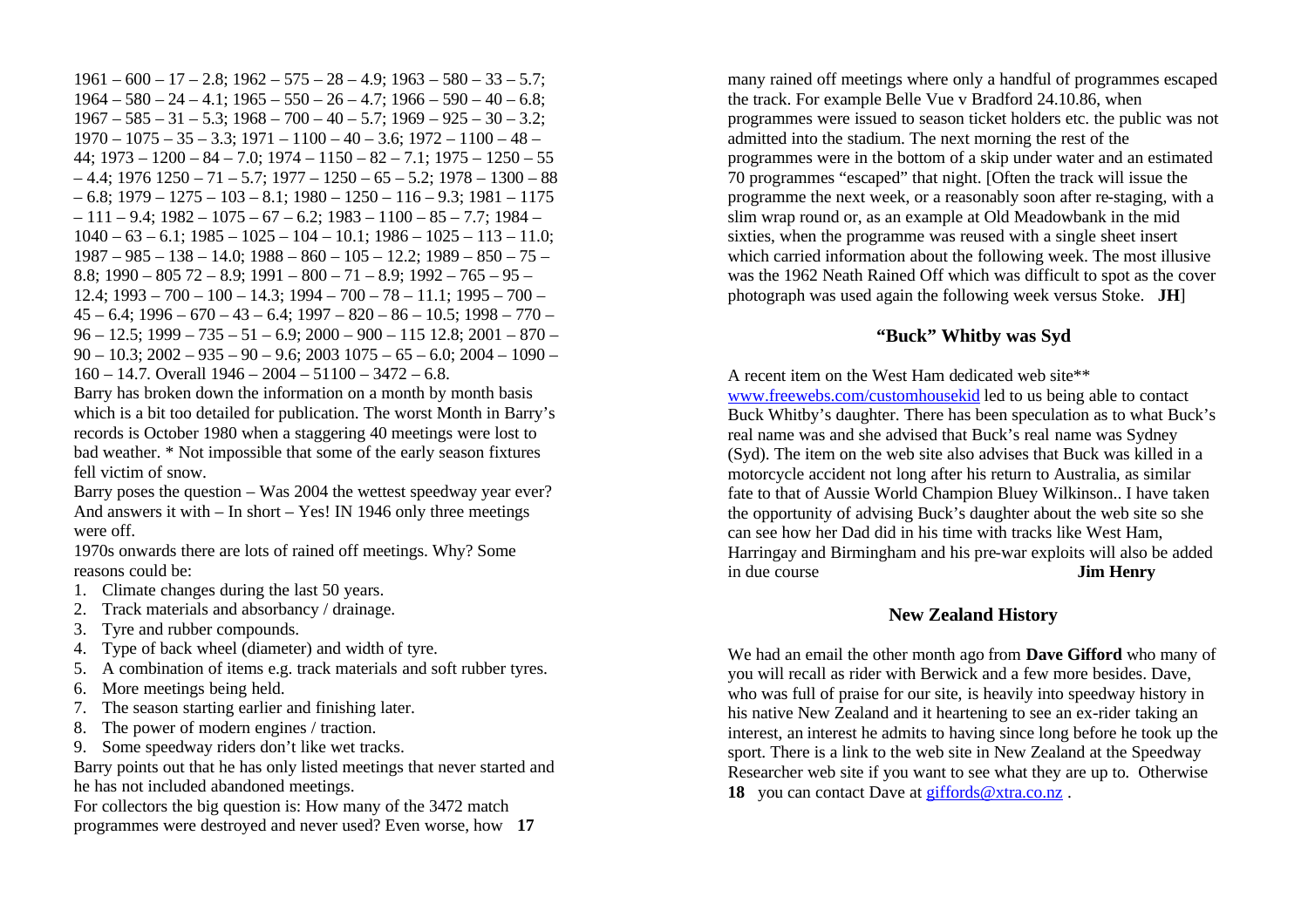# **Second Halfs**

Those of you looking at the web results will often see a ? symbol some way to the right of the time for the winner in the results of a second half event which is staged over three heats and a final. It is not clear if the rule was to time the second man and the fastest of the three went to the final, or, if some tracks (like Harringay for example) merely took the second man in the heat which had the lowest time as the fastest second. Can anyone shed some light on this as it could save fruitless searches for times to complete the second half details. On the web needs lists I have been showing the need for times for the second man as SH Times  $2<sup>nd</sup>$  Men. **Jim Henry** 

#### **Roll of Honour**

It is with deep regret that we add another name to the Roll of Honour. Young Aussie Ashley Jones was fatally injured at Myrtleford in his home country on Saturday November 12 2005 aged 23. Ashley had ridden for King's Lynn and had been a member of their KO Cup and Young Shield winning squad. Our sympathies go to Ashley's family and friends both in Australia and in the UK.

The Roll of Honour is now on the Speedway Researcher web site. There are plans to include a Roll of Honour as a feature at the new Speedway Museum near Rye House. **Editors**

### **Web Words**

The web continues to grow and we must thank **Ron McNeil** for patiently developing the site and thank **Eric Watson** for his graphic skills. The Magazine now has a "crest" in heraldic style thanks to **Eric**. In Scotland the Lord Lyon would forbid us to use an unmatiriculated heraldic device as drawn by **Eric** would you believe? **Ron** did tell us what the translation of the Latin motto was as he used some computer wizardry to translate Eric's words into Latin. Maybe Ron can put in sub titles for those of us deficient in Latin. We could list all the web site carries but we do suggest that you have a look and see. Additions since the last edition includes material on Belle Vue, West Ham, **19**

Harringay and Bradford in the immediate post-war days and the prewar section continues to grow apace. Help is always welcome. We would like to thank **John Whitaker** for his generous help with the record of the first season at Bradford's Odsal Stadium (1945). In the thanking mode we must not forget **Hugh Vass** (who has been elevated to sainthood for his patient and thorough checking work [much to the amusement of Hugh's good lady] by Ian Moultray) for his generous help with seasons 1946 and 1947. Eds**.**

#### **Testimonials**

**David Hartley**, from Sowerby Bridge, West Yorkshire has kindly sent in an update of the Testimonials (or other as stated) to add to the lists published in earlier volumes. All the following are 2005. 30.3. Magnus Zetterstrom – Poole; 8.4. Leigh Lanham – Arena Essex (Postponed); 2.6. Jeremy Doncaster Farewell – Ipswich; 17.7. Shane Parker – Glasgow; 23.7. Alan Mogridge – Stoke; 2.8. Ray Morton – Isle of Wight; 24.9. Carl Stonehewer – Workington; 5.10. Leigh Lanham – Arena Essex; 8.10. Brent Werner – Rye House; 9.10. Malcolm Holloway Farewell – Swindon. Thanks to David for the Memorial meeting details.

#### **Brotherhoods**

**Fred Paul** form Cornwall writes in relation to brotherhoods to mention the Courtneys. He recalls Mark and his brother Sean (who are well known to us who watch our speedway up in Scotland) and Mark's two boys Scott and Jamie who have turned their hands to speedway as well. Mark and Scott were, at one time, in the same Glasgow side as another father and son duo of Les and Aiden Collins. We await with interest someone to come up with a list.

Three rider generations are probably a bit rarer but could be considered. Three spring to mind immediately – Alec Grant, Rob Grant (Snr) and Rob Grant (Jnr); Guy Allott, Nicky Allott and Adam Allott and Charlie Dugard, Bobby and Eric Dugard and Martin Dugard. We would suspect the Swales lads from Osmotherly in North Yorkshire way (Jackie, Tony, Tim, Andy, Johnathon to name but a few) would be able to claim **20** three in a row. For the by marriage links gives us Neil Street, Phil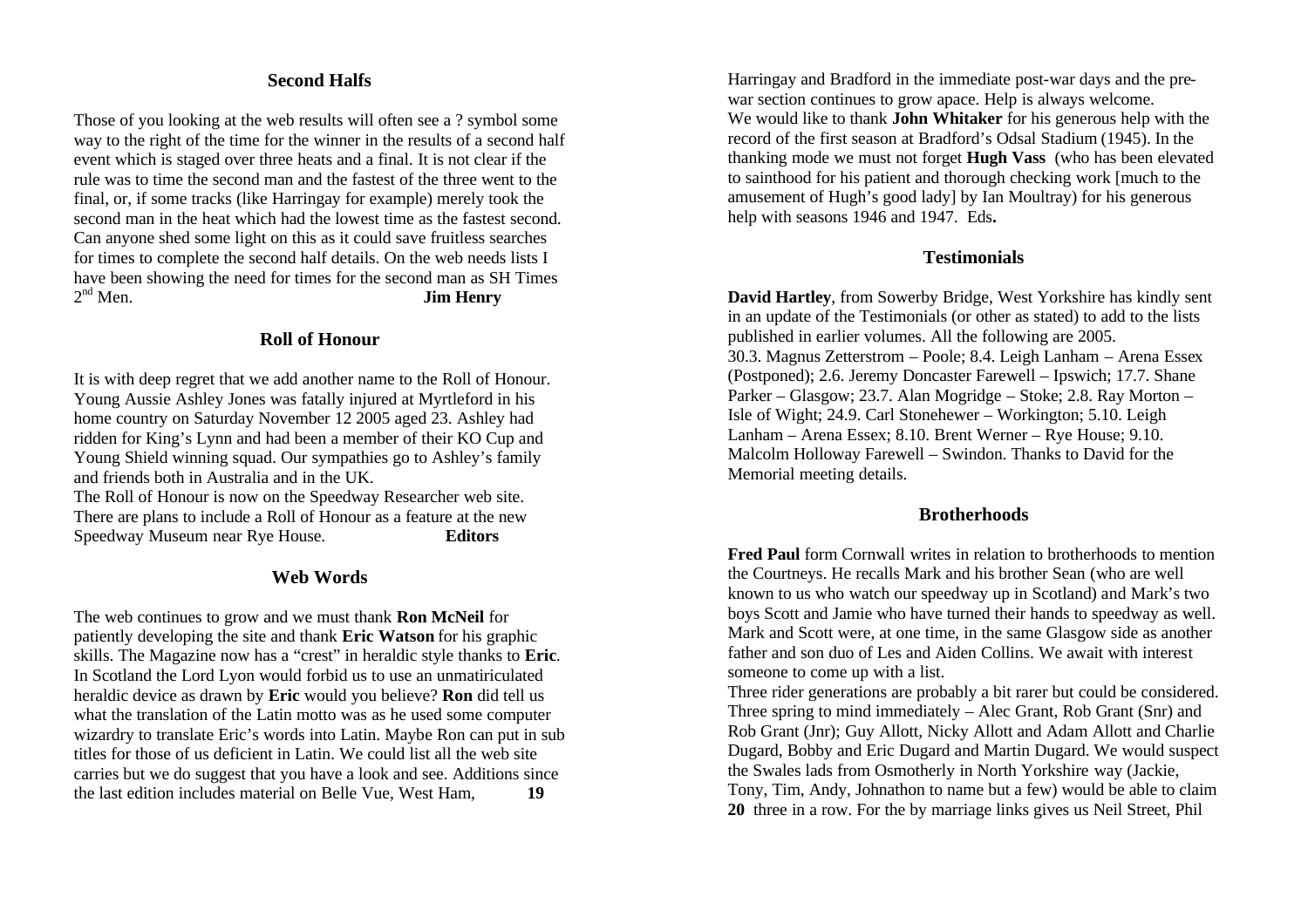Crump and Jason Crump. Are there any others we have missed? And, Who will be the first to be the fourth generation? **Editors**

### **Fond Farewells**

It is always a regret to report the imminent demise of another ex speedway venue. This time the stadium on the block is The Groveway in Milton Keynes which is reportedly going to be used for housing. Anyone out there fancy compiling a list of stadiums which have fallen prey of housing or other uses. Powderhall (Edinburgh), Cradley Heath, Bristol (Knowle) and West Ham are four that spring immediately to mind. Glasgow White City and Blantyre (Greyhound Stadium) both fell victim to road building while Newcastle (Gosforth) and Harringay both were redeveloped for retail uses. **Jim Henry**

# **A Hauf an' a Hauf**

Those with West of Scotland connections will be aware that the above was a well known way of ordering a half pint of beer and a whisky (a wee hauf). That aside we reported some time ago about the rider who scored half a point. Working on 1946 Bradford information supplied by **Hugh Vass** light was shed on a meeting where both teams (Bradford and Wembley) had riders who only scored half a point. Charlie Oates and Charlie May both ended up with the unusual score. More unusual still is that this meeting featured two dead heats with Bradford's Ernie Price gathering 5.5 and Wembley's Bill Gilbert scoring 1.5. Price and Gilbert finished level in heat 5 whilst Oates and May could not be separated in heat 12. **Jim Henry**

# **Publications**

**A History of the Speedway Ashes - by Peter Foster** - Pub. By Tempus Publishing Ltd, The Mill, Brinscombe Port, Stroud, Gloucs  $GL5 2OG @ £18.99 + p&p$ 

At a time when Australian speedway is at something of a crossroads; tracks with an uncertain future but a steady stream of Aussie youngster continuing to come across to the UK to plug gaps in the bottom end of many British teams, it is perhaps appropriate that **21**

this weighty tome should remind us of the great days of rivalry between these old rivals.

Its author, Peter Foster, will be remembered from his invaluable Tempus two part history of Cradley Heath. In this book he looks back nostalgically at the heyday of the sport when just the mention of a Roos team would bring the crowds flocking in the thousands. The format is a decade by decade review of the meetings between the two sides. Sensibly it does not include the lower division 'test' matches between riders of the two countries. Frustratingly for many researchers it only details the result and individual riders points totals, no heat details are included. I suppose that, in trying to cover nine decades of meetings between the two countries, such information would have produced a book twice the size - it would no doubt have been twice the cost as well - so you can't have everything! The meeting reports are compact as are the scoring details and the photographs, although fascinating are compressed into two sections, and although there are programme cover illustrations this book still has a wordy feel to it. This is one for the nostalgists and the historians but will provide a fascinating insight into a chapter of the sport which no longer excites speedway fans the way it used to. Review by **Graham Fraser**

### **Speedway's Classic Meetings by Norman Jacobs & Chris**

**Broadbent** - Pub. By Tempus Publishing Ltd, The Mill, Brinscombe Port, Stroud, Gloucs GL5 2QG @ £14.99 + p&p Now there's a title to stir up controversy!! I can see it now hordes of speedway historians, pens poised, to tell us how they disagree with the choice of meetings for this title and what their own choices would have included. **(Eds: Please let us have your own favoured classic meeting for us to include in a future Researcher - with luck this could become a regular feature).**

Nothing wrong however with someone putting their head above the parapet with their own favoured classic meetings and as Norman & Chris indicate in their Introduction this is not merely their preferences but those of a long list of people who they have sat down with and made a judgment of the basis of their memories. This title could run and run into several volumes - if people are excited by the idea of this book and perhaps the controversy over the **22** selection of meetings. The choice is spread across the history of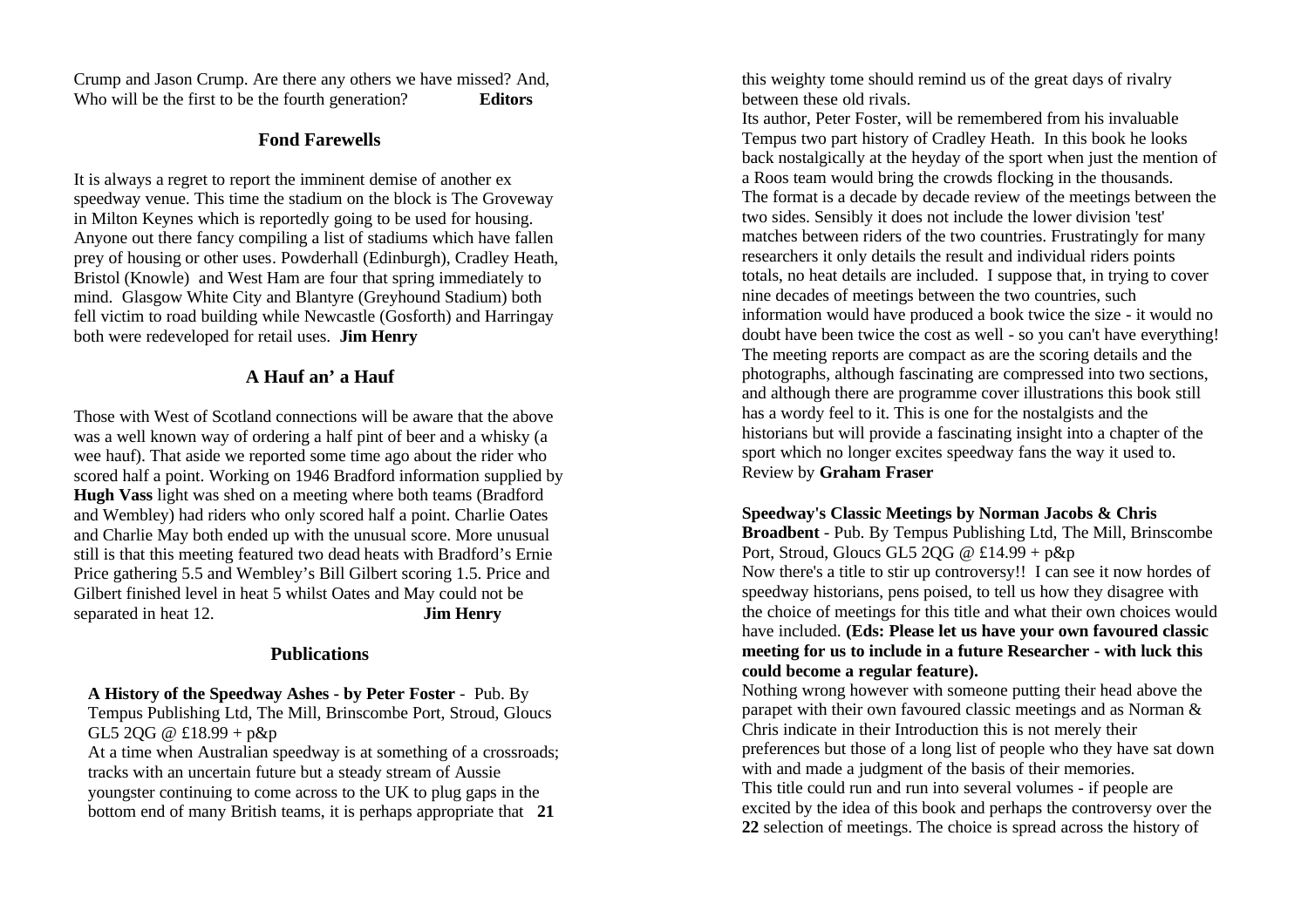the sport with meetings from every decade - not all internationals or including only the star names but also lower league clashes that are described in nailbiting fashion in the style of the cliffhanger. A good read liberally illustrated with rider and action photographs from each era. Want to read more choices of 'classic meetings' then go out and buy this book and/or just let us have your own classic meeting story for the Researcher. It's down to you now! Review by **Graham Fraser**

#### The Very Best of Speedway Plus - free download from www.speedwayplus.co.uk

The internet has been steadily developing as an important source of information about current speedway for many years and speedway chat rooms offer ample opportunity for fans to exchange views on any speedway topic under the sun. It is only in recent times that speedway history has started to figure on the Internet however. (We like to think our own website www.speedwayresearcher.org.uk is a contribution to this process which allows speedy and easy exchange of information for speedway historians).

Issues one and two of this Internet publication is now available and possibly even no 3 so get searching. I am reviewing issue 2: Autumn 2005,

It includes an interview with Reg Fearman; a column from Norfolk radio presenter Mike Bennett; a non-essential guide to the Workington Tigers from 1987 and other recent nomad teams; columns by Dave Green and Chris Seaward; a track photograph review of the Arena Essex Purfleet track and the old Belle Vue at Hyde Road ; an interesting article by Stuart Cosgrave who promoted speedway in Ireland at Shelbourne; and a large extract from the new Chris Morton book ' Until the Can Ran Out'

Well worth a viewing, especially as it's free on the internet. (There has been suggestions that the Researcher magazine ought to go online instead of a paper copy - we are aware however that may readers either don't use computers or just like paper! We will continue to produce the Researcher in paper form as long as there are enough subscribers out there to covers costs of production/postage etc. The Researcher website will run in tandem to allow detailed exchange of research information to best build up a database of detailed speedway history available to all). Review by **Graham Fraser 23**

### **Glasgow Pre War History Update**

Thanks to **Brian Collins** in sunny Brighton for filling a small gap in my Glasgow History. Brian uncovered that the White City Manchester v Glasgow White City did take place on 1st May 1929. The result was a 23 – 4 win for the home side but there are currently no further details. Brian's information confirms a view held by **Trevor James**, joint author with **Barry Stephenson** of the excellent history of speedway in Manchester up to the end of the war, the Manchester Guardian is well worth a look for pre-war speedway history information. **Jim Henry**

### **Speedway and Golf**

Nobody took us up on our race jacket words but **Nigel Bird**, has come up with a lovely bit of speedway whimsy. He has come up with a speedway team by golf. No name for the team but Nigel suggests that the race jacket should be an ace of clubs.

At number 1 Johnnie Hole …..a hole in one; number 2 Billy Hole….the second hole; number 3 Jack Wood… number three wood; at number 4,6 or 6 Eric Irons……..4,5 or 6 club irons; number 5 Putt Mossman …… five putted; number 6 Bill Pitcher….Putt and Bill paired would be known as Pitch and Putt; number 7 Wally Green (or Richard) …. The green at last. [What Julian Parr …something to do with scores; (Eastbourne ) Eagles….. something to do with scores; while the bunkers could have been filled with silver sand left over from West Ham or sand used at Bristol Eastville? **Editors**] Anyone come up with something similar? EDS.

#### **Deadline for the next edition is 31st May 2006 Webmaster Ron McNeil www.speedwayresearcher.org.uk**

**Contact Ron on info@speedwayreseracher.org.uk The Speedway Researcher is edited and published by : Graham Fraser Jim Henry 7 B Bruce Street 90 Greenend Gardens, Stirling, FK8 1PD Edinburgh, EH17 7QH 24 Tel: 01786 471992 Tel: 0131 664 7185**